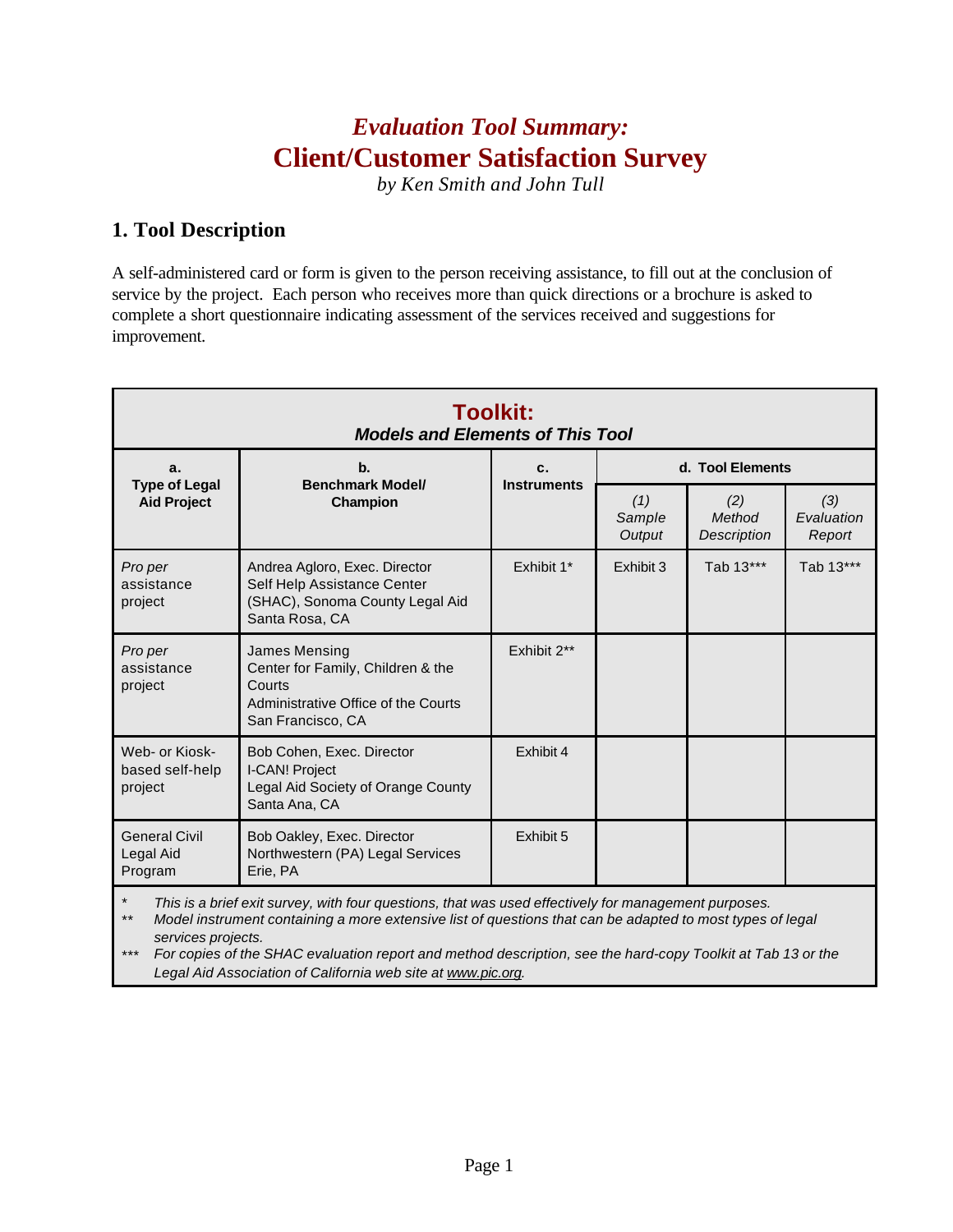#### **2. What The Tool Measures**

Any or all of the following:

- Background information about the customer $1$
- Customer's familiarity with the legal system
- How customer found out about the service
- Customer overall satisfaction
- Customer perceptions of specific aspects of service, such as helpfulness of the staff, accessibility, wait time or responsiveness to specific concerns
- Customer suggestions for improving the service

#### **3. Comment**

Many legal services programs and projects use a tool of this type to measure client satisfaction. The instrument is mailed or handed to the client at the conclusion of service. Response rates are typically low -- 10 to 30 percent -- for mail-back surveys. In court-based pro per projects, response rates can be higher when clients are asked to complete the instrument before leaving the premises.

One method of increasing the response rate is to use a sampling approach rather than to give every customer the survey. A few surveys filled out sporadically do not provide valid information. It is better to get responses by all users of the service, for a limited period of time - perhaps one or two weeks. If this is done three or four times a year, it should provide sufficient information for analysis while not overburdening the staff or interfering with customer service.

*Caution in using this tool is essential to address privacy and confidentiality concerns.*Respondent privacy is always a factor to be built into a survey. If the project has a lawyer-client relationship with its customers, or deals with sensitive matters, then safeguards for client confidentiality must be provided. For some types of projects -- for example, a domestic violence project -- adequate safeguards for the safety and privacy of the respondent must be in place before going forward with attempts to contact them.

#### **4. Project Types**

- General or specialized civil legal aid projects
- Courthouse-based pro per projects
- Telephone legal hotlines

### **5. Guidelines for Using This Tool**

Please see next page.

<sup>&</sup>lt;sup>1</sup>Information of this type can help a program determine whether its services are reaching a particular client group of interest, or whether they are being utilized by a reasonable cross-section of their client base.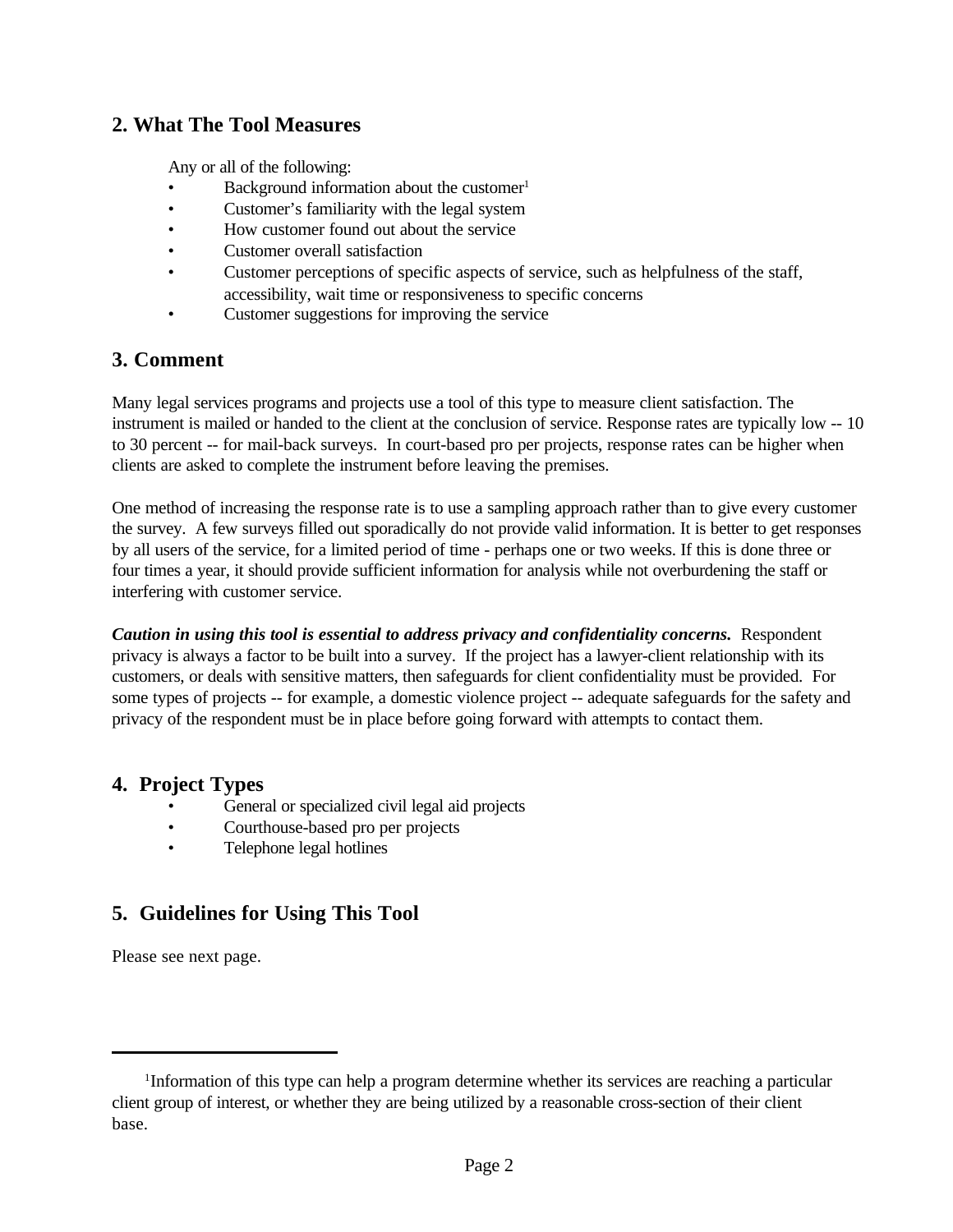# **Guidelines for Using the Customer Exit Survey**

*by John Tull Edited by Ken Smith*

**General considerations.** This tool is relatively easy to administer and can readily be tailored to obtain data about different aspects of a project or its operation. The data obtained is relatively easy to tabulate and analyze. At the same time, the tool has limitations associated with typically low return rates and the fact that it generally solicits respondents' subjective perceptions rather than a professional's perspective about quality and effectiveness of the services provided. Because the questionnaire is self-administered, it is limited in the number of questions that can be asked and the literacy level required of the respondent.

*Caution in using this tool is essential to address privacy and confidentiality concerns.* Respondent privacy is always a factor to be built into a survey. If the project has a lawyer-client relationship with its customers, or deals with sensitive matters, then safeguards for client confidentiality must be provided. For some types of projects -- for example, a domestic violence project -- adequate safeguards for the safety and privacy of the respondent must be in place before going forward with attempts to contact them. For further information, see the ethical guidelines for human subject research at Tab 14 of the hard-copy Toolkit or the Legal Aid Association of California web site at www.pic.org.

**Potential uses**. The tool is often used to obtain data about the degree to which clients were satisfied with their interaction with personnel in a program ("Did the advocate representing you keep you adequately informed about the progress of your case?) It can also seek data about client's reactions to specific aspects of a project or a process within it. ("Were you treated courteously during the intake process?" "Was the fact that you were being referred to a private attorney thoroughly explained to you?")

It can also measure people's experience with processes external to the program that might affect the outcome of their case. ("Did you feel that you were given an opportunity to present your case in the hearing in which you represented yourself?").

| <b>Research or Management Purpose</b>                                                             | <b>Examples of Survey questions</b>                                                                                                                                                                                                   |  |  |
|---------------------------------------------------------------------------------------------------|---------------------------------------------------------------------------------------------------------------------------------------------------------------------------------------------------------------------------------------|--|--|
| Measure overall satisfaction                                                                      | How do you rate the service you were provided?                                                                                                                                                                                        |  |  |
| Measure reactions to the intake process<br>and ease of access to the program                      | Was it easy to apply for legal representation at the<br>٠<br>program? Was the length of time you had to wait to<br>see someone about your problem acceptable?                                                                         |  |  |
| Measure clients' awareness what is<br>happening at various steps of a process<br>within a project | Were you informed that you needed to return to the<br>$\bullet$<br>clinic for further help before actually going to court?<br>Was the fact that your case was being transferred to<br>a private attorney adequately explained to you? |  |  |
| Assess how well clients are kept<br>informed of the progress in their case                        | Were you kept well informed by the person<br>$\bullet$<br>representing you about what was happening in your<br>case?                                                                                                                  |  |  |

The following table presents examples of purposes an exit survey might serve and gives examples of questions that might be asked.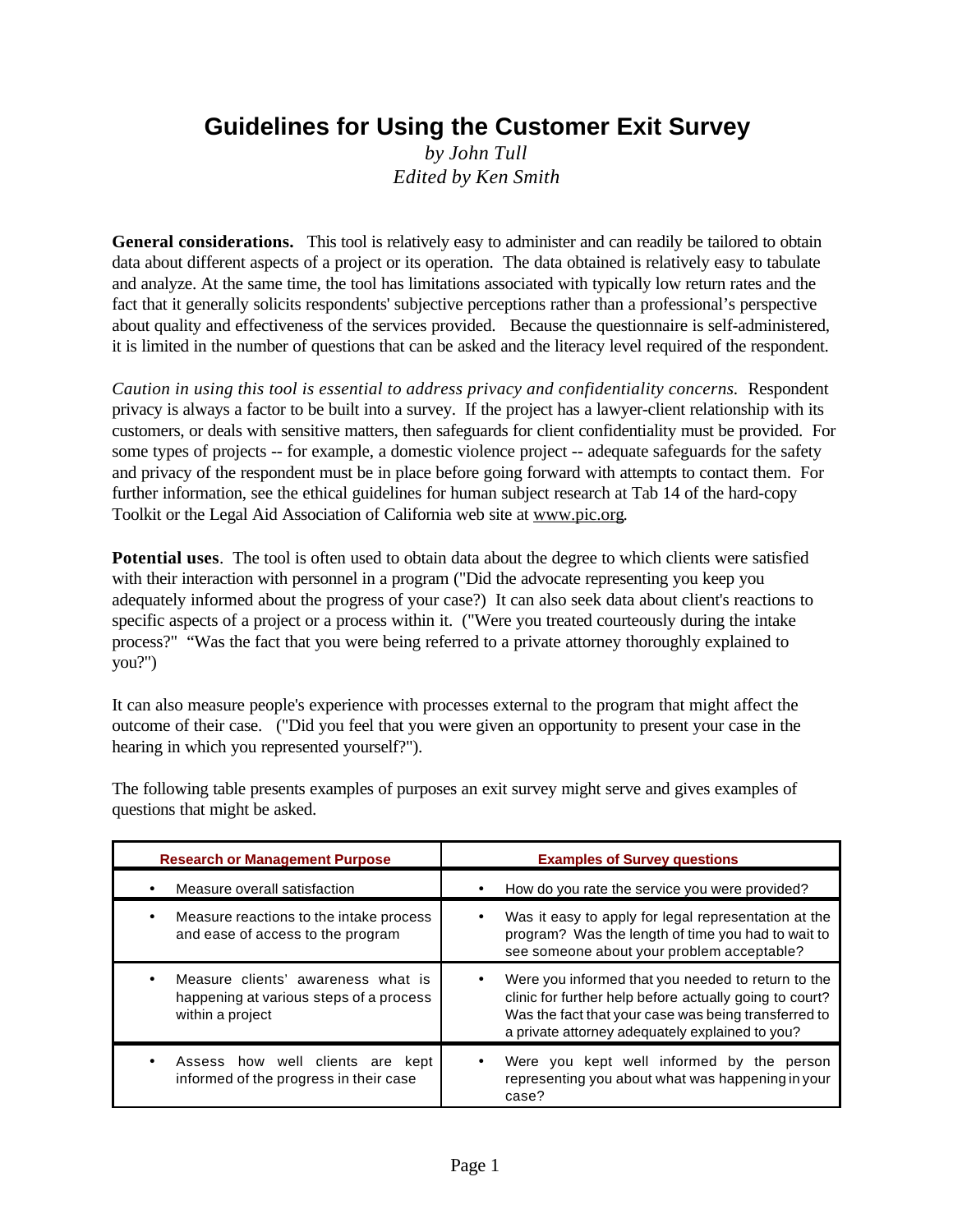| <b>Research or Management Purpose</b>                                                                                                                                                 | <b>Examples of Survey questions</b>                                                                                                                     |
|---------------------------------------------------------------------------------------------------------------------------------------------------------------------------------------|---------------------------------------------------------------------------------------------------------------------------------------------------------|
| Measure satisfaction with the outcome in<br>their case (not necessarily a measure of<br>quality or if the best outcome possible<br>was obtained)                                      | Were you satisfied with the results that you got in<br>your case?                                                                                       |
| Correlate satisfaction among groups of<br>clients distinguished by culture,<br>language, geographic location or other<br>significant factors                                          | A number of inquiries are possible, but the survey<br>instrument needs to collect the demographic data<br>necessary for making the desired comparisons. |
| Guage clients' perceptions of the roles<br>of key partners or agencies, particularly<br>where such information might affect how<br>the evaluating organization provides<br>assistance | Did you feel that the judge listened to you when you<br>were representing yourself in court?                                                            |

It is important to be clear about the specific purpose of the survey, then to limit it to key questions that will address that purpose. Experience teaches that client satisfaction surveys will not be filled out and returned if they are long. There is a temptation to ask more questions than are necessary and inadvertently discourage responses. The model instrument in this tool kit (see Exhibit 2) can easily be altered to include only questions that are immediately germane to the program conducting the survey.

If the principal use of a survey is to develop data for reports that will be used to market a project to others, including potential new partners and funders, then broader questions about satisfaction with the results of the assistance and if the user would recommend the service to others would be appropriate. If, on the other hand, the principal purpose is to provide information to management regarding appropriate changes to improve performance of a project, then more focused questions about the specific aspects of the program would be in order.

**Administration of the survey.** The greatest challenge with an end-of-service survey is getting an adequate rate of return to support meaningful, valid conclusions. There are several way to distribute a survey to potential respondents.

- 1. *Administer while the respondents are still physically present at the service location.* This method has the highest likelihood of a high return rate. For example, if a program desires feedback on its intake process, it can ask applicants to fill out a short survey at the end of the process.<sup>1</sup>
- 2. *Mail to potential respondents with a close-out letter.* Mailed surveys are appropriate when on-site distribution and collection of survey instruments is not practical and large numbers of people are being surveyed. Mailed surveys may be appropriate, for instance, at the close of a case involving extended representation, or after a pro se client has gone to court.

Techniques to increase responses include:

<sup>&</sup>lt;sup>1</sup> Such an inquiry would probably need to be anonymous to assure the responses are not skewed by concern on the respondents' part that the response might affect whether their case will be accepted.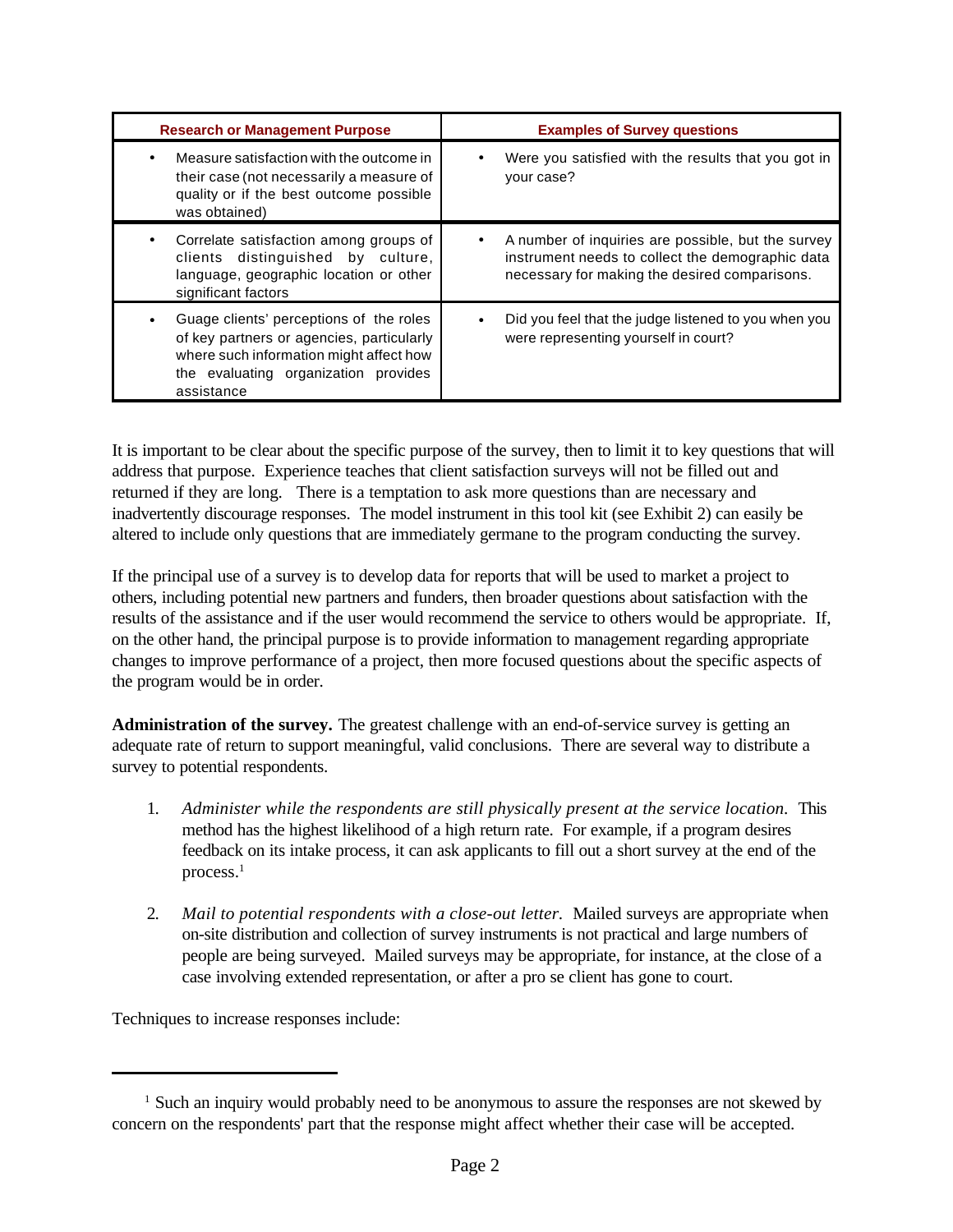- 3. *Attaching a stamped, self-addressed envelope.*
- 4. *Making follow-up phone calls to persons who have not responded.*
- 5. *Using a sampling approach rather than surveying all clients.* For example, staff could administer the survey to all clients served during a specific week, and follow up aggressively with clients who do not respond.
- 6. *Using a telephone interview.* Such surveys are appropriate when the population surveyed is relatively small; the evaluation involves a short, discrete time period or when the purpose of the survey is to gather information about specific aspects of a project's operation.<sup>2</sup>
- 7. *Using technology.* When the vehicle for providing service is technology, such as a website or a kiosk, the survey instrument can be administered on-line or through the technology, itself. If the identity and address of the user is known, as it may be with technology that supports the development of self-help pleadings and the like, then direct contact may be possible for a follow-up written or oral survey. Users of websites, however, will likely be anonymous and difficult or impossible to track down.<sup>3</sup>

**Number of customers to be surveyed.** A client satisfaction survey typically is administered to all clients who are served by the project, or to a random sample of clients served. The size of sample that is appropriate depends on a number of factors; for example, a survey that is designed to test the difference in responses among various populations based on language, culture, age, geographic location or some other significant factor would need to have a sufficient sample of each population group to provide a valid measure of those differences.<sup>4</sup>

**Language.** This is an important consideration when a project serves people whose primary or preferred language is other than English. In this case, surveys should be administered in the predominant languages of the population that is being surveyed. If there are multiple languages in a service area, providing surveys in all the languages may not be practical. Some client populations will not be literate in any language and some languages may not be written. In such cases, surveys can be administered by phone on a sampling basis.

**Limitations and benefits of the tool.** An exit survey can be useful, but it is important to recognize its limitations. For example, if the rate of response is low, there is no way to know whether respondents represent a cross section of persons using the assistance. There is always a risk that a higher percentage

<sup>2</sup>Telephonic surveys have several advantages. They allow for follow-up questions to clarify responses and explore the reasoning behind an answer. They also allow a survey of persons who are not literate or who speak a language that is not common or is not written.

<sup>&</sup>lt;sup>3</sup>A full description of instruments that have been developed for evaluation of websites can be found on the "LSTech" web site at **www.lstech.org/TIG/eval/web\_client\_tools.html**.

<sup>4</sup>An evaluation consultant or a survey group at a local college should be able to provide useful advice about how to select a statistically valid sample and how big the sample needs to be for achieving the purpose of the survey.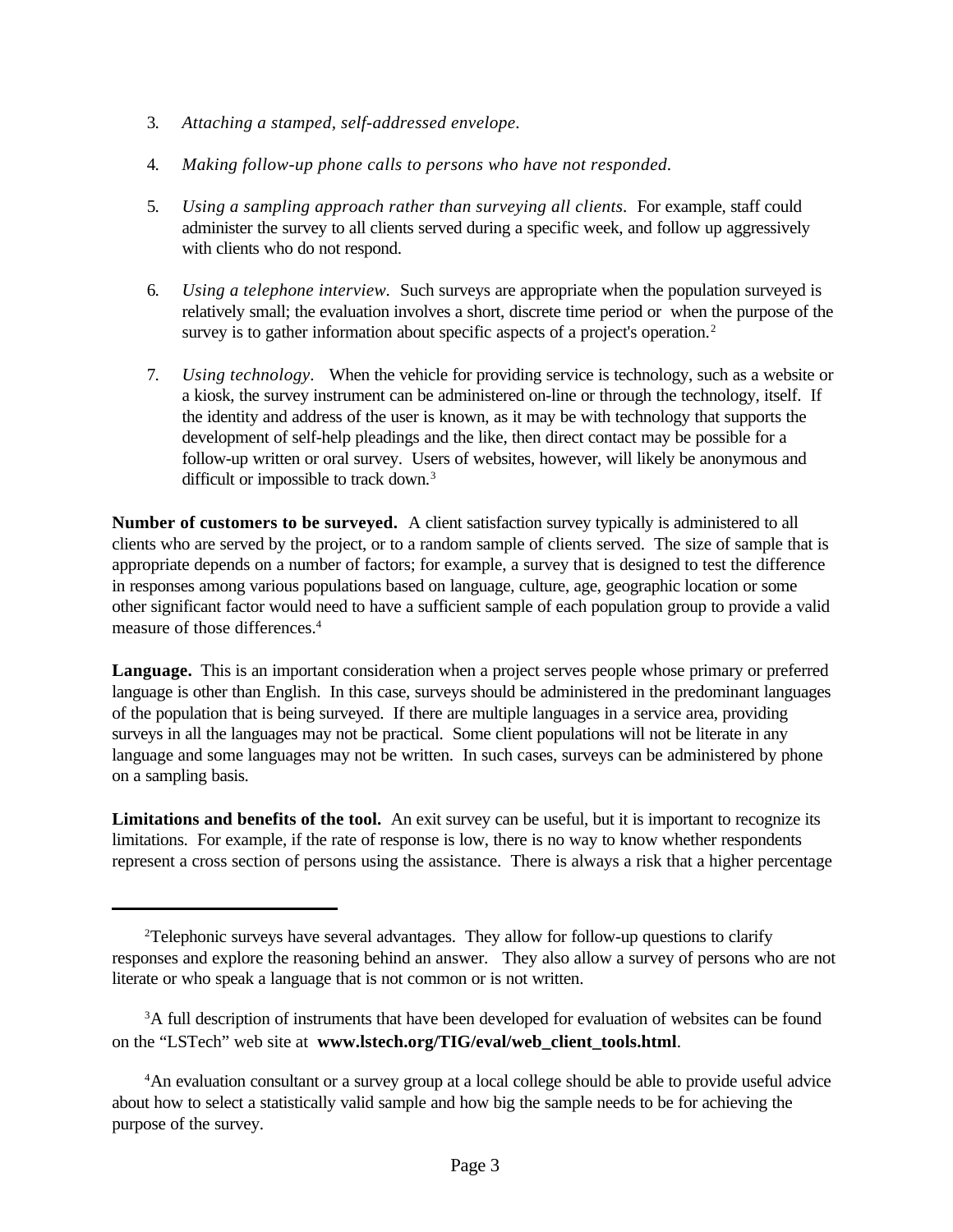of people with strong negative or positive feelings have responded than those whose reactions are indifferent. It is also possible that responses are skewed in favor of persons who are better educated, more comfortable in English, have more time (e.g., the elderly) or simply are more confident.

It is not unusual for client satisfaction surveys in legal services to show a high level of satisfaction and low levels of variation among respondents. For example, most surveys show 95-99 percent of respondents are "satisfied" or "highly satisfied." While 98 percent satisfaction makes a good story for public relations purposes, it doesn't necessarily mean the clients are getting great service. Respondents are often so grateful to be getting any help at all in the stressful situation they are in that they are not inclined to be critical. Recognizing this, some managers follow up with every client who indicates *less* than high satisfaction, to find out more about the reasons underlying this assessment. Because of the low numbers of clients in this category, this can be a practical step and offers a very powerful method of learning about quality-of-service issues from a client's perspective.

Moreover, asking clients about their experience with the project provides benefits beyond simply getting data for research or quality control purposes. It tells clients that their perspective matters. It tells funders that the project is committed to providing good services. From this perspective, the client satisfaction survey is more than a useful tool -- it is an *essential* tool for having running an effective legal services project.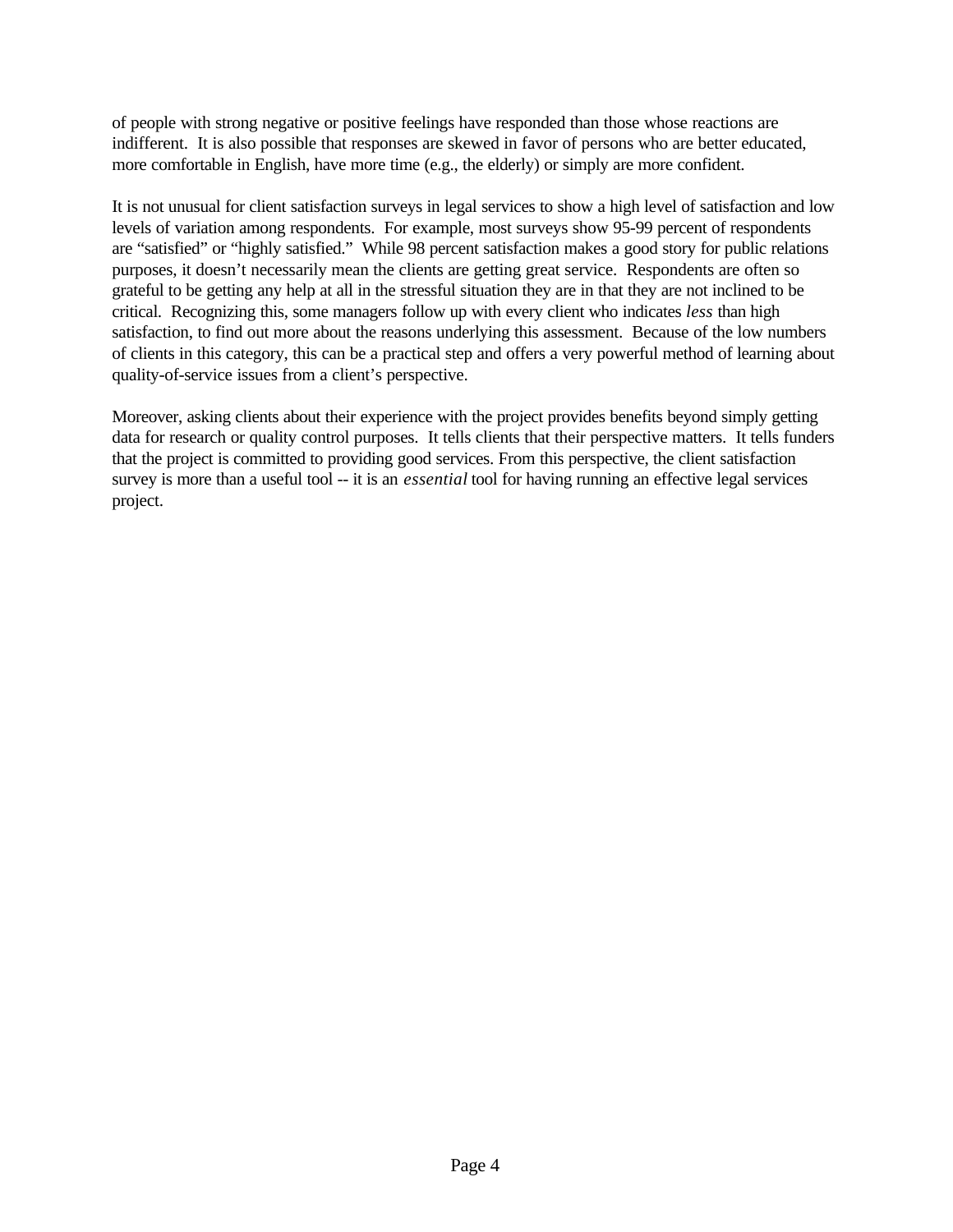# **Exhibit 1: Customer Exit Survey Questions**

*From Sonoma County Legal Aid Self-Help Access Center Evaluation*

#### *Four questions were asked:*

#### **1. How do you rate the service you received today?**

- 1=poor 2=satisfactory 3=good 4=very good 5=excellent
- **2. Were you able to get info or assistance that will help you solve your problem?** 1=Not at all 2=Somewhat 3=Definitely

#### **3. What type of problem did you need help with? (Check one)**

- \_\_\_ Family
- \_\_\_ Housing
- \_\_\_ Other

#### **4. What could the SHAC staff do to be more helpful?**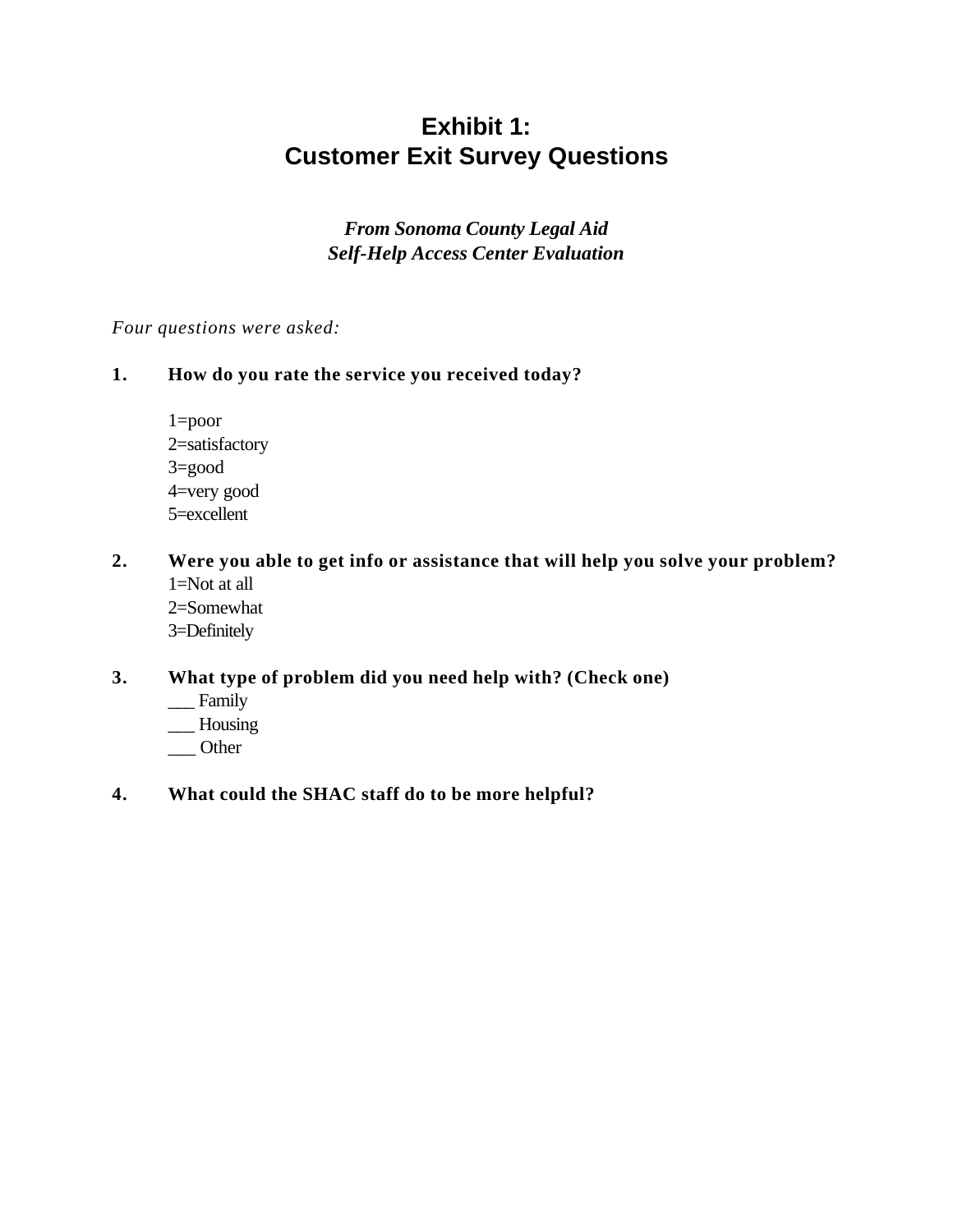#### **Exhibit 2 Self-Help Center Evaluation Model Customer Satisfaction Survey**

### **Demographic or Background Questions**

|  |                                       | 1. What is your ethnic or cultural background?                                                             |                                        |              |                           |                 |
|--|---------------------------------------|------------------------------------------------------------------------------------------------------------|----------------------------------------|--------------|---------------------------|-----------------|
|  | European<br>Other                     | Latino<br>I'd rather not say                                                                               | African-American                       |              | Asian                     | Native American |
|  |                                       | 2. What language do you most often speak at home?                                                          |                                        |              |                           |                 |
|  | English<br>Other                      | Spanish                                                                                                    | Vietnamese                             |              | Mandarin                  | Cantonese       |
|  |                                       | 3. What is the highest grade you completed in school?                                                      |                                        |              |                           |                 |
|  |                                       | $0 - 5$ 6 - 8<br>Some College College Graduate Post Graduate Study                                         | $9 - 11$                               |              | High School Graduate/GED  |                 |
|  | 4. How old are you?                   |                                                                                                            |                                        |              |                           |                 |
|  | Yes                                   | 5. Have you ever spoken to an attorney before about a legal matter you had to deal with?<br>N <sub>o</sub> |                                        |              |                           |                 |
|  |                                       | 6. Have you ever had to deal with a legal matter before without professional help?                         |                                        |              |                           |                 |
|  | Yes                                   | N <sub>o</sub>                                                                                             |                                        |              |                           |                 |
|  | 7. How did you hear about our Center? |                                                                                                            |                                        |              |                           |                 |
|  | <b>Court Personnel</b>                |                                                                                                            | Private Attorney Radio/Newspaper/Flyer |              |                           |                 |
|  |                                       | District Attorney Friend or Relative                                                                       |                                        |              | <b>Used Center Before</b> | Saw a Sign      |
|  |                                       | Another Government or Social Service Agency                                                                |                                        |              |                           |                 |
|  |                                       | A Church or Private Assistance Organization                                                                |                                        |              | Other                     |                 |
|  | <b>General Satisfaction Questions</b> |                                                                                                            |                                        |              |                           |                 |
|  |                                       | 1. Overall, did you find the Center helpful?                                                               |                                        |              |                           |                 |
|  | Definitely                            | Somewhat                                                                                                   | Not Sure                               | Not really   | Not at all                |                 |
|  |                                       | 2. Overall, did the staff seem to know what they were doing?                                               |                                        |              |                           |                 |
|  | Definitely                            | Somewhat                                                                                                   | Not Sure                               | Not really   | Not at all                |                 |
|  | friend or relative?                   | 3. If you had another legal problem, would you come back to this Center, or recommend it to a              |                                        |              |                           |                 |
|  | Yes                                   | Probably                                                                                                   | Not Sure                               | Probably Not |                           | No              |
|  |                                       |                                                                                                            |                                        |              |                           |                 |

4. How long did you have to wait for service?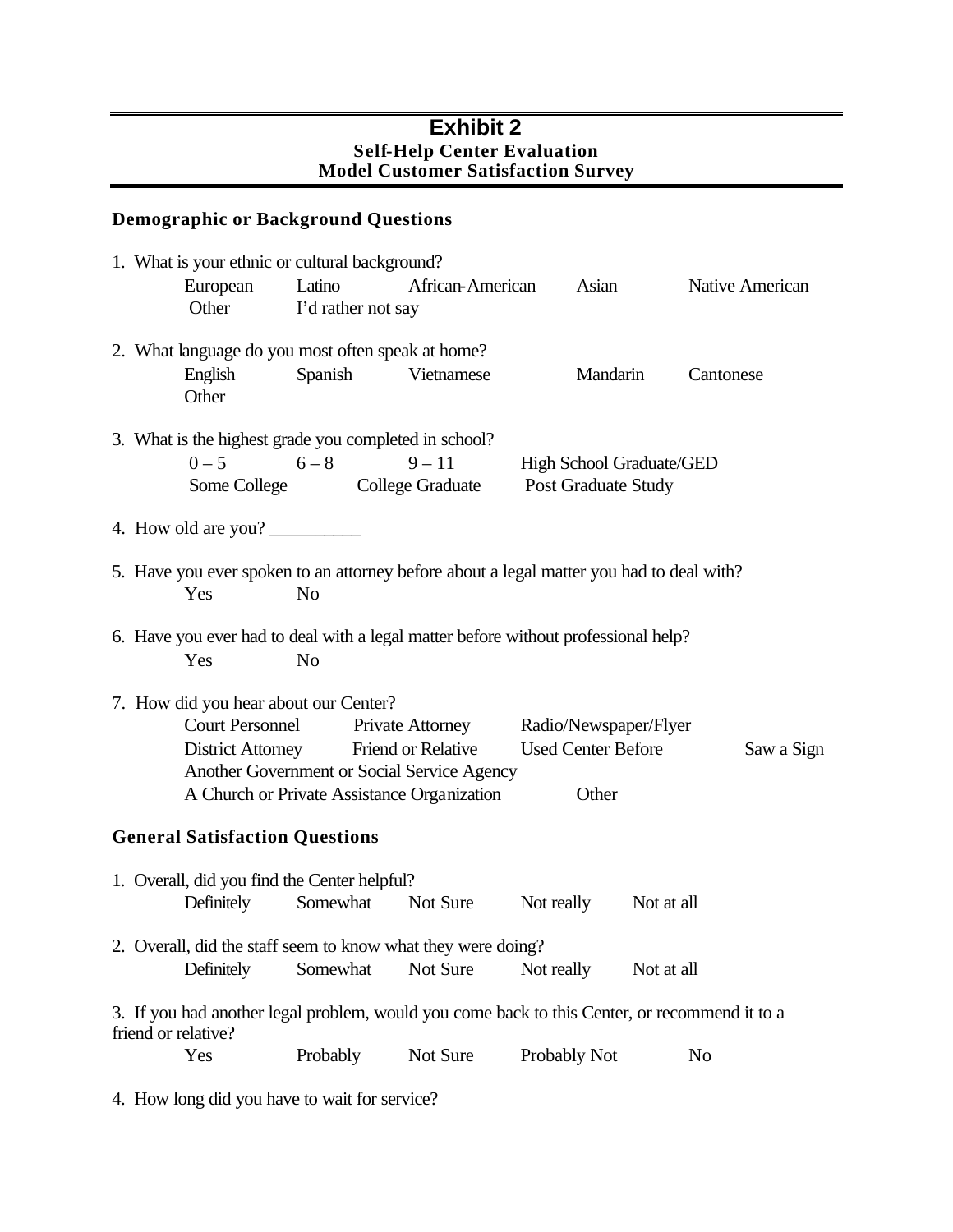|                                                                                                                                                    | Less than 5 minutes                                                                                                 |                | 5 to 10 minutes      |            | 10 to 20 minutes |       |
|----------------------------------------------------------------------------------------------------------------------------------------------------|---------------------------------------------------------------------------------------------------------------------|----------------|----------------------|------------|------------------|-------|
|                                                                                                                                                    | 20 to 30 minutes                                                                                                    |                | more than 30 minutes |            |                  |       |
|                                                                                                                                                    | 5. How did you feel about how long you had to wait?<br>Very good                                                    | Okay           |                      | Not sure   | <b>Unhappy</b>   | Angry |
|                                                                                                                                                    |                                                                                                                     |                |                      |            |                  |       |
|                                                                                                                                                    | 6. Were the staff respectful and courteous to you?                                                                  |                |                      |            |                  |       |
|                                                                                                                                                    | Definitely                                                                                                          | Somewhat       | Not Sure             | Not really | Not at all       |       |
|                                                                                                                                                    | 7. In your opinion, were you able to explain your problem completely to a person you felt was<br>listening to you?  |                |                      |            |                  |       |
|                                                                                                                                                    | Definitely                                                                                                          | Somewhat       | Not Sure             | Not really | Not at all       |       |
|                                                                                                                                                    | 8. After explaining your situation, were you given information that helped you understand your<br>situation better? |                |                      |            |                  |       |
|                                                                                                                                                    | Definitely                                                                                                          | Somewhat       | Not Sure             | Not really | Not at all       |       |
|                                                                                                                                                    | 9. Were you given advice about what to do next?                                                                     |                |                      |            |                  |       |
|                                                                                                                                                    | Yes                                                                                                                 | N <sub>o</sub> |                      |            |                  |       |
|                                                                                                                                                    | 10. Do you have a clear idea about what to do next?                                                                 |                |                      |            |                  |       |
|                                                                                                                                                    | Definitely                                                                                                          | Somewhat       | Not Sure             | Not really | Not at all       |       |
| 11. Do you feel you will be able to take the next steps needed on your case (such as fill out and<br>file forms, or present your case to a judge)? |                                                                                                                     |                |                      |            |                  |       |
|                                                                                                                                                    | Definitely                                                                                                          | Somewhat       | Not Sure             | Not really | Not at all       |       |
|                                                                                                                                                    | 12. Do you have any suggestions for improving the service?                                                          |                |                      |            |                  |       |
|                                                                                                                                                    |                                                                                                                     |                |                      |            |                  |       |

\_\_\_\_\_\_\_\_\_\_\_\_\_\_\_\_\_\_\_\_\_\_\_\_\_\_\_\_\_\_\_\_\_\_\_\_\_\_\_\_\_\_\_\_\_\_\_\_\_\_\_\_\_\_\_\_\_\_\_\_\_\_\_\_\_\_\_\_\_\_\_\_\_\_\_\_\_\_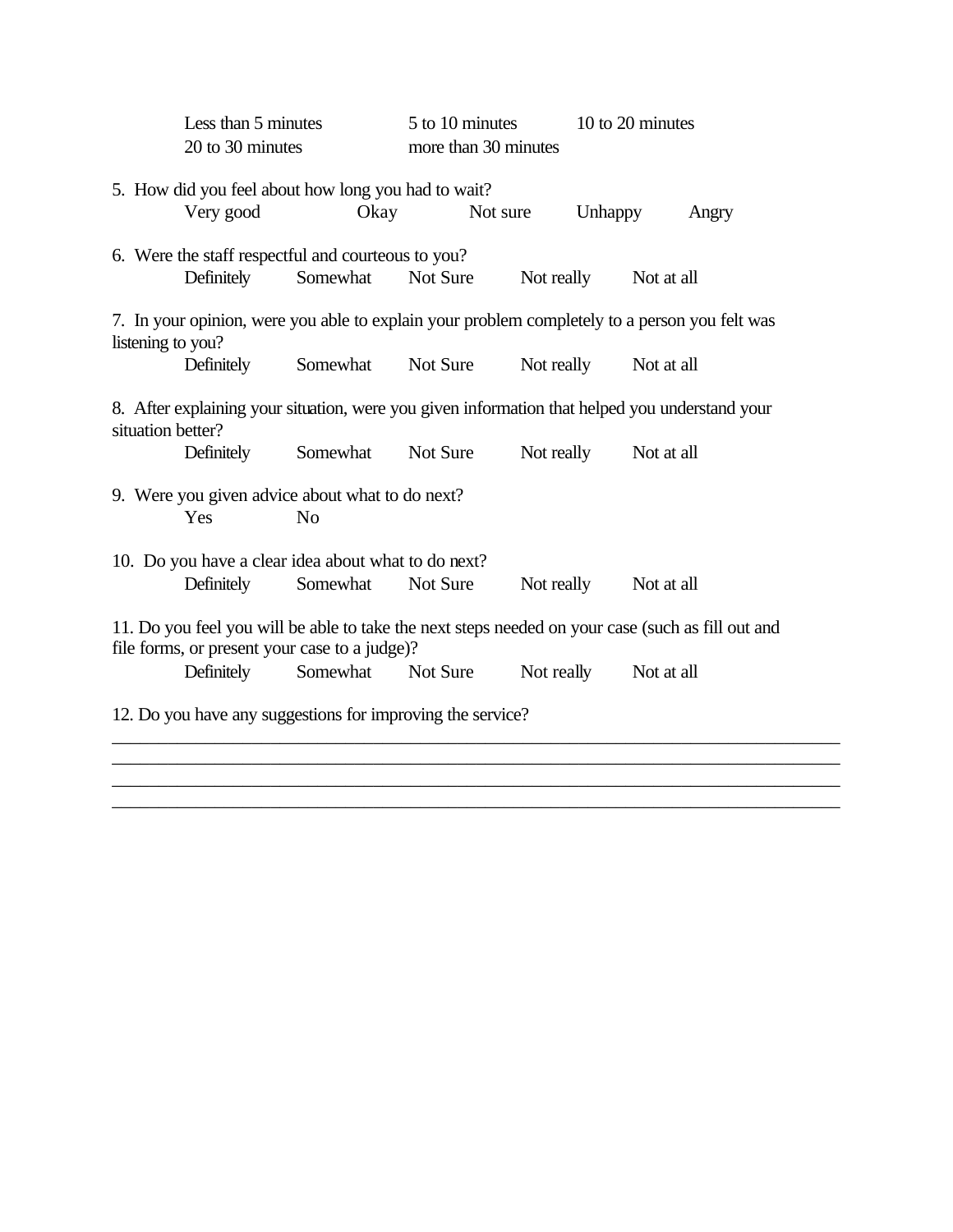## **Exhibit 3: Sample Output**

*Excerpt from Self-Help Access Center evaluation report Sonoma County Legal Aid,, Appendix A, page 11*

## **SHAC clients are highly satisfied with the assistance they receive.**

Clients of the Center were given an "exit survey" to fill out indicating their satisfaction with the services they'd received.

Clients were uniformly appreciative of the service they'd received. When asked, "What suggestions do you have for improving the Center?" most said, in various ways, "None. It's great." Of the few who made suggestions, most repeated the theme heard from court clerks and project partners: *"Be open for more hours, on more days."*

#### **Client Satisfaction Survey Results**

Each client who received more than quick directions or a brochure was asked to complete a short questionnaire indicating their assessment of the service they'd received and suggestions for improving service.

#### **Clients gave SHAC high ratings.**

| (Average of ratings on 1 to 5 scale) |  |
|--------------------------------------|--|

#### **Clients felt they were able to get useful help.**

Average of responses to question below ............... 2.31 *"Were you able to get info or assistance that will help you solve your problem?" (1="Not at all;" 2="Somewhat"; 3="Definitely.")*

**The vast majority expressed appreciation for the assistance they received.** The following comments were typical:

- ! *"There was nothing you could have done to be more helpful."*
- ! *"I think this is a great thing and will be an asset to people."*
- ! *"I got all the help I need and more."*
- ! *"The Center is fine just the way it is. I don't know what I would have done without this help."*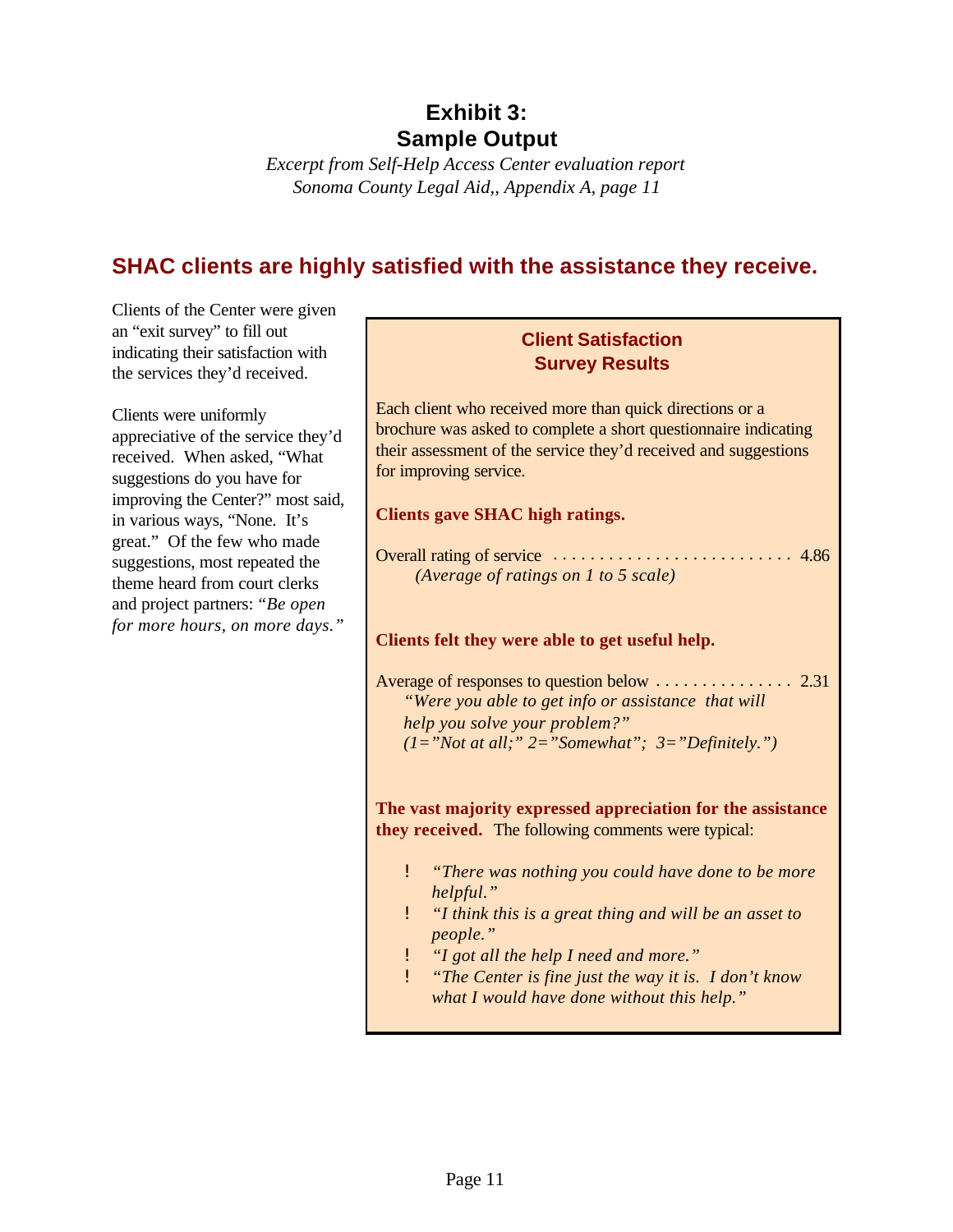### **Exhibit 4: Questions for I-CAN! Survey Module January 24, 2003**

- 1. What is your home zip code?
- 2. Was I-CAN! easy to use?
	- 1. Very easy
	- 2. Easy
	- 3. Hard
	- 4. Very Hard
- 3. Was I-CAN! helpful?
	- 1. Very helpful
	- 2. Somewhat helpful
	- 3. Not very helpful
	- 4. Not helpful at all
- 4. Where did you use I-CAN?
	- a. At home
	- b. At work
	- c. In a library
	- d. In the court house
	- 5. Other
- 5. Was this location convenient for you?
	- a. Very convenient
	- b. Somewhat convenient
	- c. Not very convenient
	- d. Very inconvenient

6. Did you receive the Earned Income Tax Credit LAST year?

- a. Yes
- b. No
- c. Don't know or don't remember

If no, why not?

- (1) Applied, but did not qualify for it.
- (2) Did not know about it.
- (3) Too much paperwork.
- (4) Couldn't afford to have someone do my taxes for me.
- (5) Don't know or don't remember
- (6) Other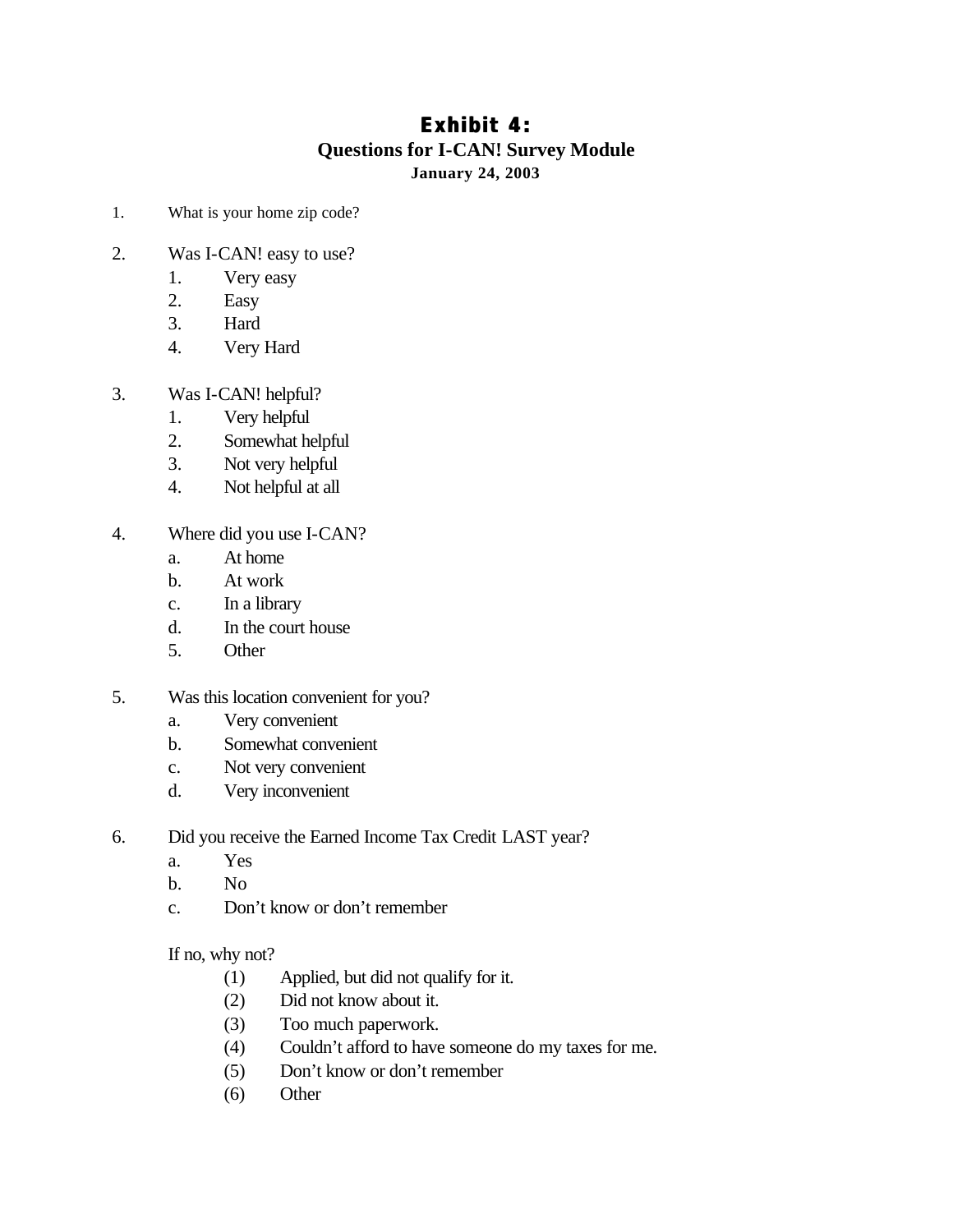- 7. How did you complete your tax return last year?
	- a. Filled out the tax forms myself and mailed them in.
	- b. Had help from a friend
	- c. Had help from a tax preparation service [if selected, branch to question 8 after they choose from the comparison below]
	- d Other

How did using I-CAN! compare to the way you did your tax return last year?

- 2. Much easier
- 3. Somewhat easier
- 4. About the same
- 5. Somewhat harder
- 6. Much harder
- 7. Did not file a tax return last year
- 8. Don't know or don't remember
- 8. If "Yes, did you receive an "instant refund" type of loan where the loan is repaid out of the tax refund from the IRS?
	- a. No
	- b. Yes
	- c. Don't remember or do not know
- 9. Would you use I-CAN! again?
	- a. No check all that apply:
		- (1) Too hard to use
		- (2) Too far from home or too inconvenient
		- (3) Takes too long
		- (4) Not enough help available
		- (5) Want someone to help me in person
		- (6) Don't like or don't feel comfortable using a computer
		- (7) Other
	- b. Yes check all that apply:
		- (1) Makes the application process easier
		- (2) Saves money
		- (3) Saves time
		- (4) Convenient locations
		- (5) The ability to file my tax return by computer rather than mailing it.
		- (6) Other
- 11. How did you hear about I-CAN?
	- 9. Radio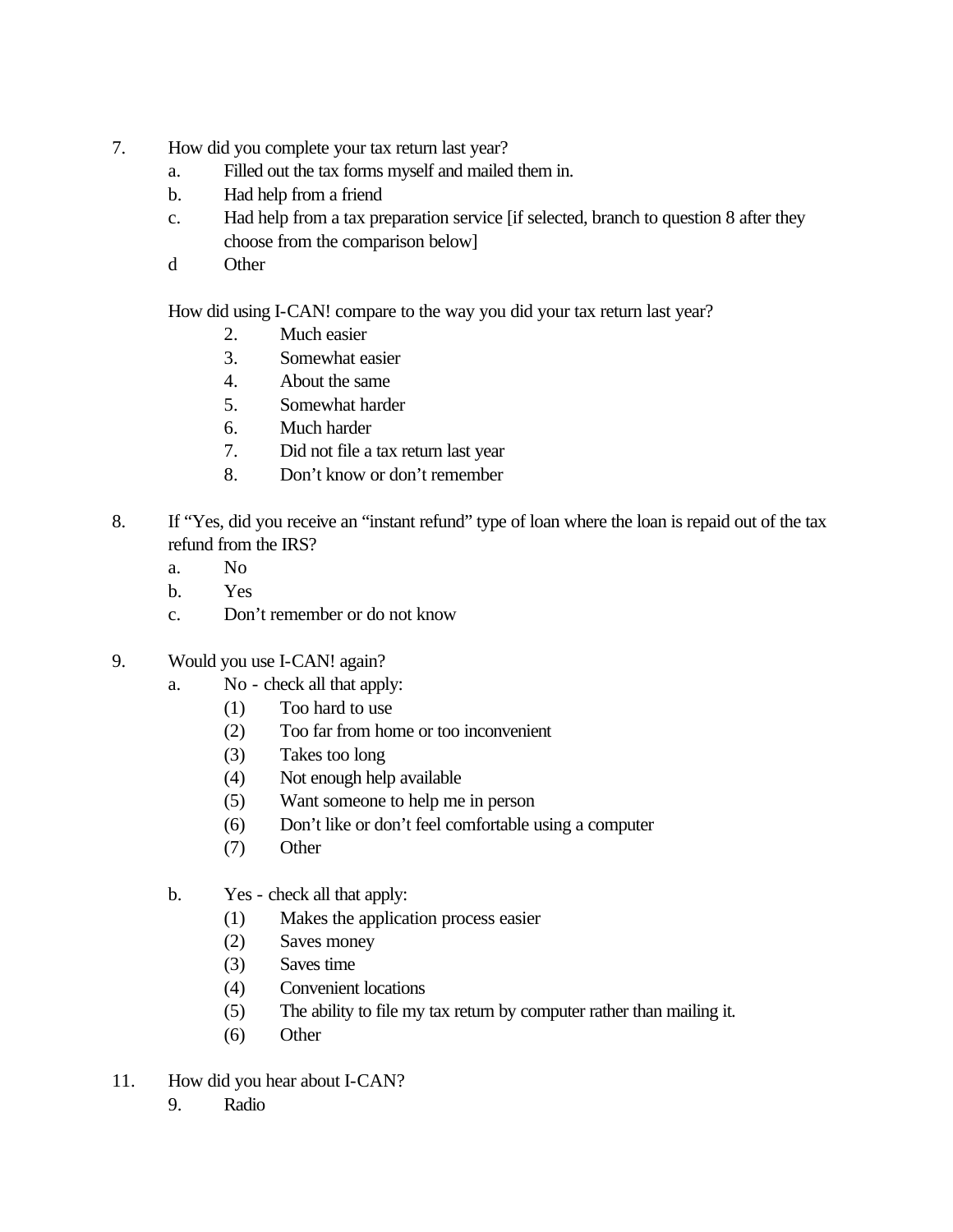- 10. TV
- 11. Newspaper
- 12. Legal aid office suggested I try it.
- 13. Library staff suggested I try it
- 14. Other
- 11. What information can you give us to help us make I-CAN! better?
- 12. Can we call you to ask a few questions to help us make I-CAN! better? (Any information you give us will be confidential and for I-CAN!'s use only.) If so, what is the best number and time to reach you?